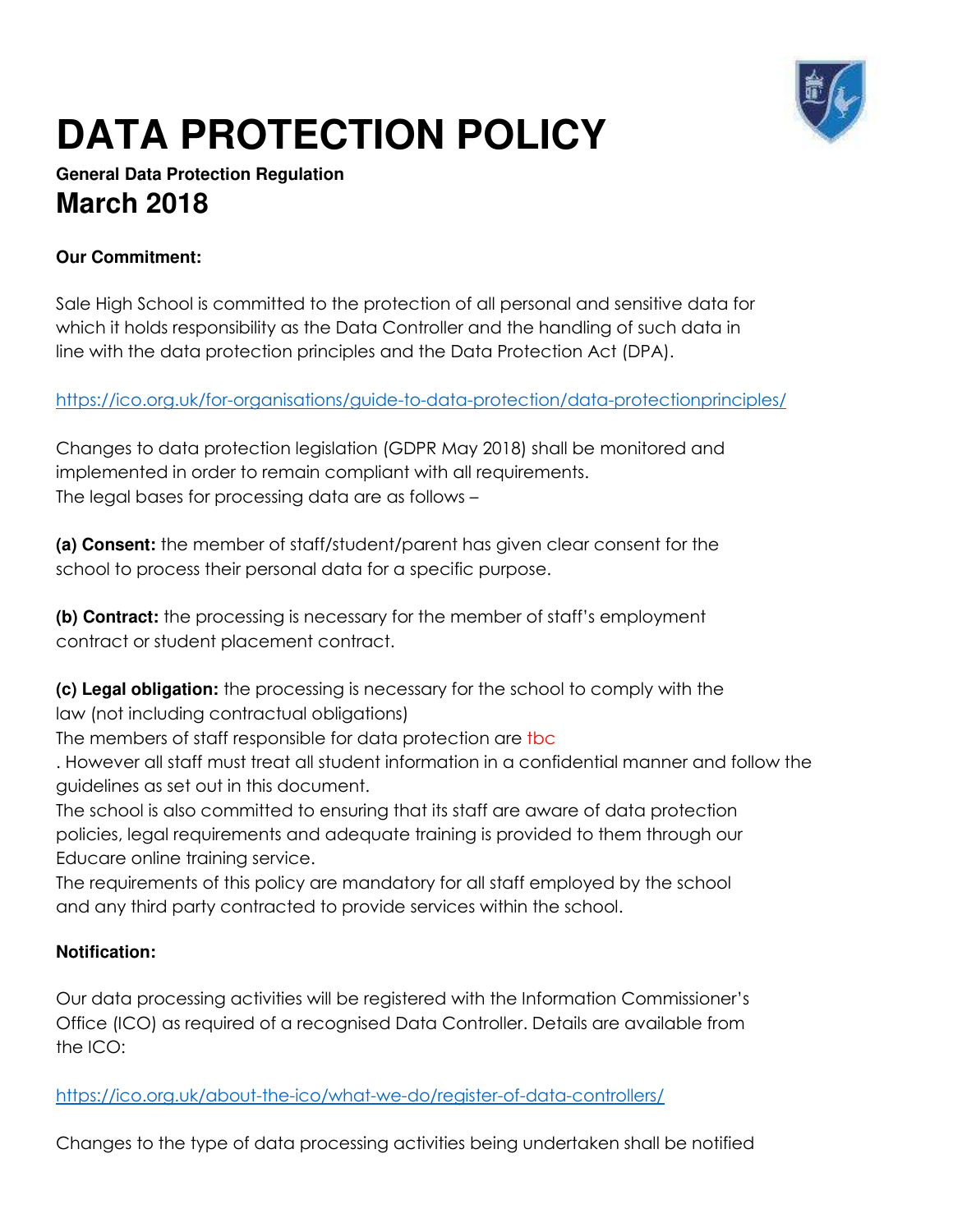to the ICO and details amended in the register.

Breaches of personal or sensitive data shall be notified within 72 hours to the individual(s) concerned and the ICO.

#### **Personal and Sensitive Data:**

All data within the school's control shall be identified as personal, sensitive or both to ensure that it is handled in compliance with legal requirements and access to it does not breach the rights of the individuals to whom it relates.

The definitions of personal and sensitive data shall be as those published by the ICO for guidance:

<https://ico.org.uk/for-organisations/guide-to-data-protection/keydefinitions/>

The principles of the Data Protection Act shall be applied to all data processed:

- ensure that data is fairly and lawfully processed
- process data only for limited purposes
- ensure that all data processed is adequate, relevant and not excessive
- ensure that data processed is accurate
- not keep data longer than is necessary
- process the data in accordance with the data subject's rights
- ensure that data is secure
- ensure that data is not transferred to other countries without adequate protection.

#### **Fair Processing / Privacy Notice:**

We shall be transparent about the intended processing of data and communicate these intentions via notification to staff, parents and pupils prior to the processing of individual's data.

Notifications shall be in accordance with ICO guidance and, where relevant, be written in a form understandable by those defined as 'Children' under the legislation.

## https://ico.org.uk/for-organisations/guide-to-data-protection/privacy-noticestransparencyand-control/

There may be circumstances where the school is required either by law or in the best interests of our students or staff to pass information onto external authorities, for example local authorities, Ofsted, or the department of health. These authorities are up to date with data protection law and have their own policies relating to the protection of any data that they receive or collect.

The intention to share data relating to individuals to an organisation outside of our school shall be clearly defined within notifications and details of the basis for sharing given. Data will be shared with external parties in circumstances where it is a legal requirement to provide such information.

Any proposed change to the processing of individual's data shall first be notified to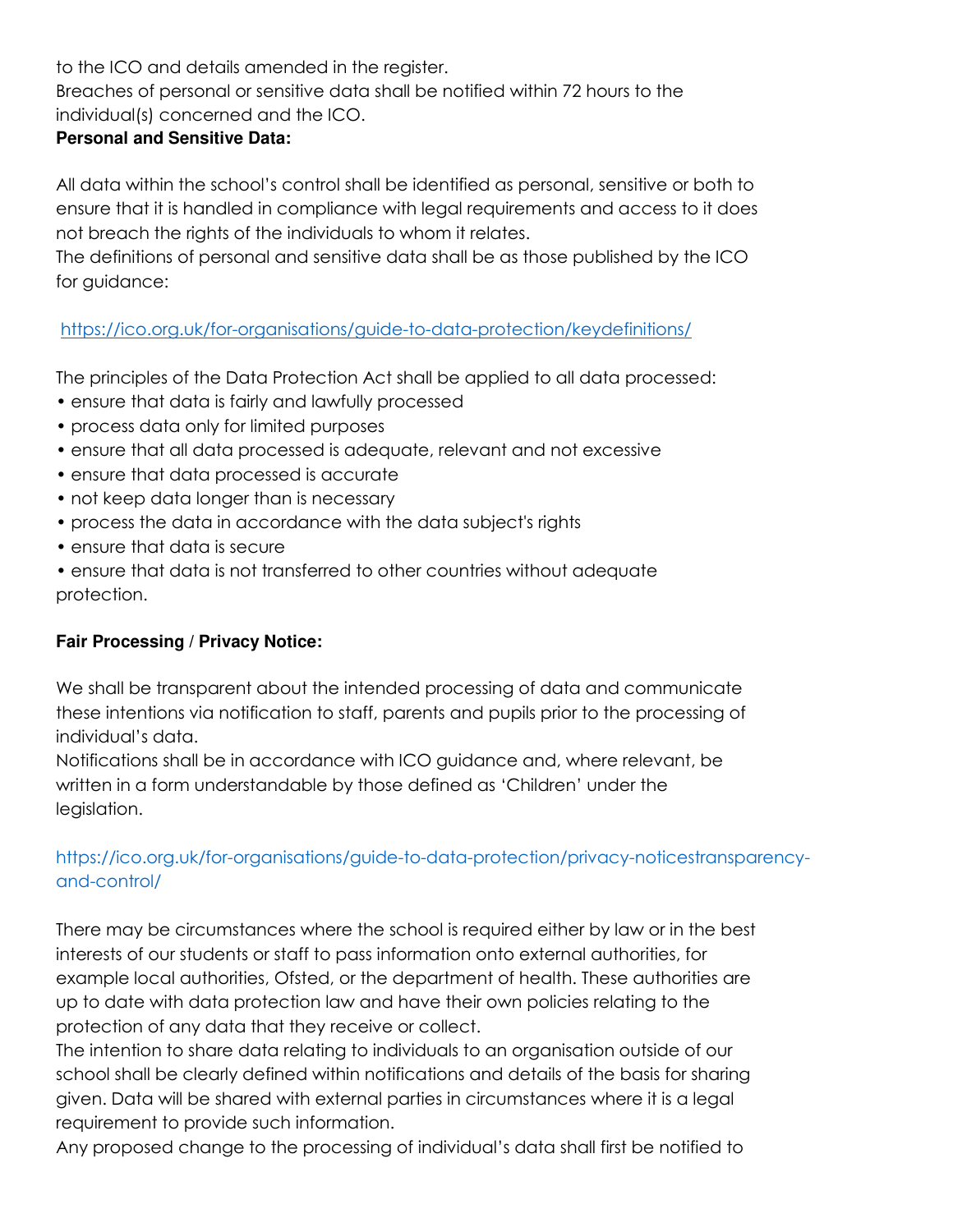them.

Under no circumstances will the school disclose information or data:

• that would cause serious harm to the child or anyone else's physical or mental health or condition

• indicating that the child is or has been subject to child abuse or may be at risk of it, where the disclosure would not be in the best interests of the child

• recorded by the pupil in an examination

• that would allow another person to be identified or identifies another person as the source, unless the person is an employee of the school or a local authority or has given consent, or it is reasonable in the circumstances to disclose the information without consent. The exemption from disclosure does not apply if the information can be edited so that the person's name or identifying details are removed

• in the form of a reference given to another school or any other place of education and training, the child's potential employer, or any national body concerned with student admissions.

### **Data Security:**

In order to assure the protection of all data being processed and inform decisions on processing activities, we shall undertake an assessment of the associated risks of proposed processing and equally the impact on an individual's privacy in holding data related to them.

Risk and impact assessments shall be conducted in accordance with guidance given by the ICO:

https://ico.org.uk/for-organisations/guide-to-data-protection/principle-7-security/ https://ico.org.uk/for-organisations/guide-to-data-protection/principle-7-security/ https://ico.org.uk/about-the-ico/news-and-events/news-and-blogs/2014/02/privacyimpactassessments-code-published/

Security of data shall be achieved through the implementation of proportionate physical and technical measures. Nominated staff shall be responsible for the effectiveness of the controls implemented and reporting of their performance. The security arrangements of any organisation with which data is shared shall also be considered and where required these organisations shall provide evidence of the competence in the security of shared data.

## **Data Access Requests (Subject Access Requests):**

All individuals whose data is held by us, has a legal right to request access to such data or information about what is held. We shall respond to such requests within one month and they should be made in writing to:

Sale High School Norris Road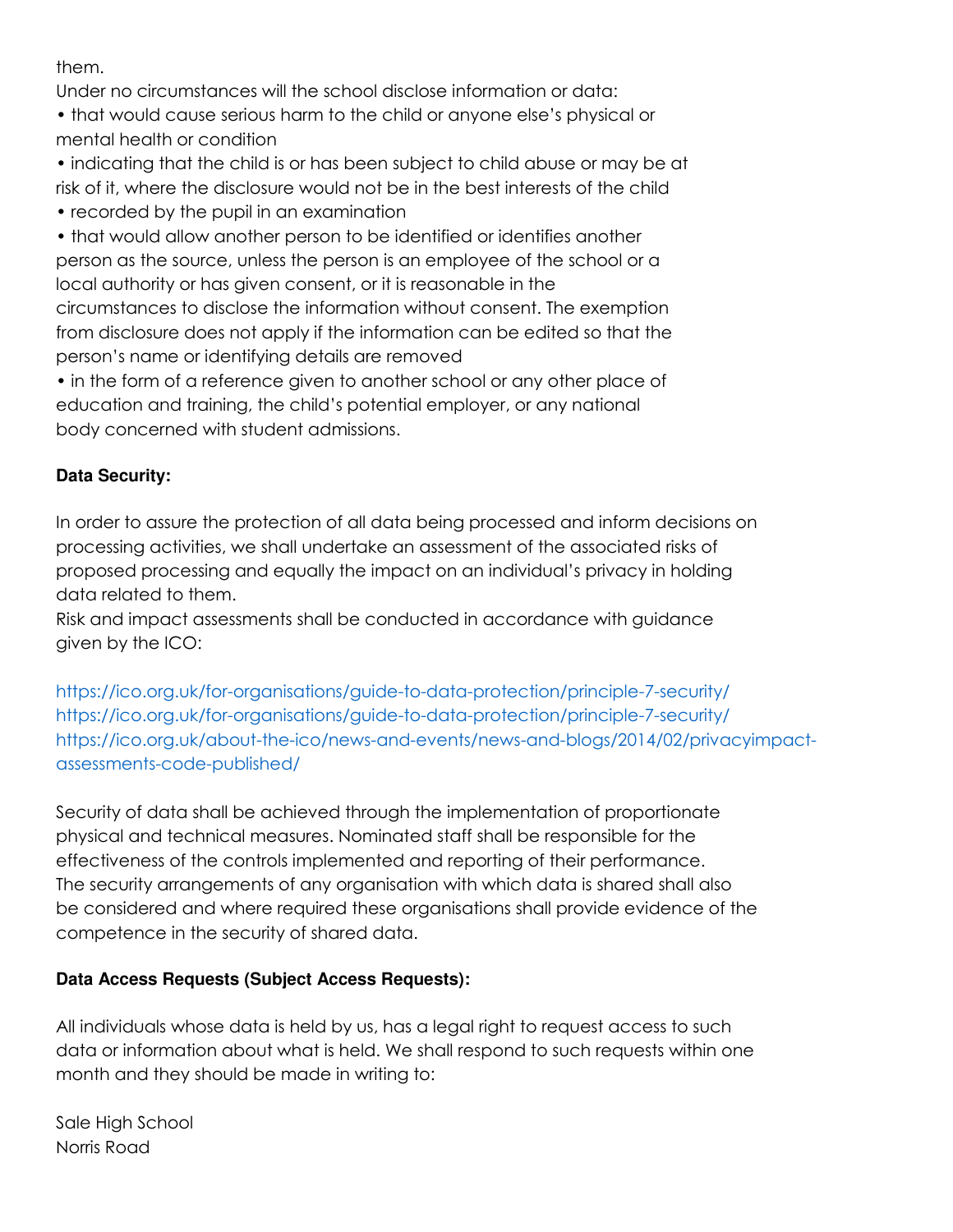Sale Manchester M33 3JR

No charge will be applied to process the request.

Personal data about pupils will not be disclosed to third parties without the consent of the child's parent or carer, unless it is obliged by law or in the best interest of the child. Data may be disclosed to the following third parties without consent:

#### • **Other schools**

If a pupil transfers from Sale High School to another school, their academic records and other data that relates to their health and welfare

will be forwarded onto the new school. This will support a smooth transition from one school to the next and ensure that the child is provided for as is necessary. It will aid continuation which should ensure that there is minimal impact on the child's academic progress as a result of the move.

#### • **Examination authorities**

This may be for registration purposes, to allow the pupils at our school to sit examinations set by external exam bodies.

#### • **Health authorities**

As obliged under health legislation, the school may pass on information regarding the health of children in the school to monitor and avoid the spread of contagious diseases in the interest of public health.

#### • **Police and courts**

If a situation arises where a criminal investigation is being carried out we may have to forward information on to the police to aid their investigation. We will pass information onto courts as and when it is ordered.

#### • **Social workers and support agencies**

In order to protect or maintain the welfare of our pupils, and in cases of child abuse, it may be necessary to pass personal data on to social workers or support agencies.

#### • **Educational division**

Schools may be required to pass data on in order to help the government to monitor the national educational system and enforce laws relating to education.

#### • **Right to be Forgotten:**

Where any personal data is no longer required for its original purpose, an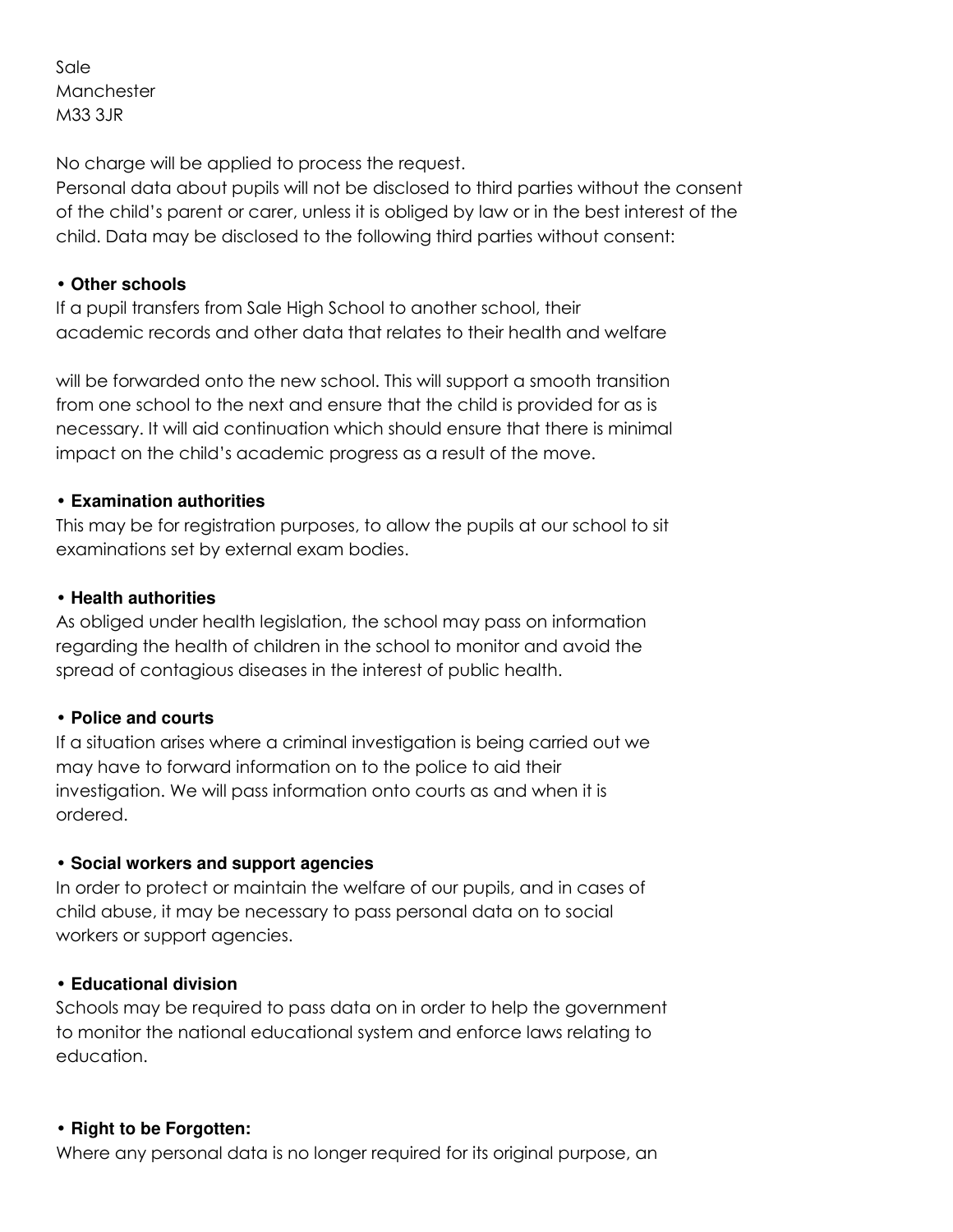individual can demand that the processing is stopped and all their personal data is erased by the school including any data held by contracted processors.

#### **Photographs and Video:**

Images of staff and pupils may be captured at appropriate times and as part of educational activities for use in school only.

Unless prior consent from parents/pupils/staff has been given, the school shall not utilise such images for publication or communication to external sources. It is the school's policy that external parties (including parents) may not capture images of staff or pupils during such activities without prior consent.

#### **Location of information and data:**

Hard copy data, records, and personal information are stored out of sight and in a locked cupboard. The only exception to this is medical information that may require immediate access during the school day. This will be stored with the school medical coordinator.

Sensitive or personal information and data should not be removed from the school site, however the school acknowledges that some staff may need to transport data between the school and their home in order to access it for work in the evenings and at weekends. This may also apply in cases where staff have offsite meetings, or are on school visits with pupils.

## **The following guidelines are in place for staff in order to reduce the risk of personal data being compromised:**

• Paper copies of data or personal information should not be taken off the school site. If these are misplaced they are easily accessed. If there is no way to avoid taking a paper copy of data off the school site, the information should not be on view in public places, or left unattended under any circumstances.

• Unwanted paper copies of data, sensitive information or pupil files should be shredded. This also applies to handwritten notes if the notes reference any other staff member or pupil by name.

• Care must be taken to ensure that printouts of any personal or sensitive information are not left in printer trays or photocopiers.

• If information is being viewed on a PC, staff must ensure that the window and documents are properly shut down before leaving the computer unattended. Sensitive information should not be viewed on public computers.

• If it is necessary to transport data away from the school, it should be downloaded onto a USB stick. The data should not be transferred from this stick onto any home or public computers. Work should be edited from the USB, and saved onto the USB only.

• USB sticks that staff use must be password protected.